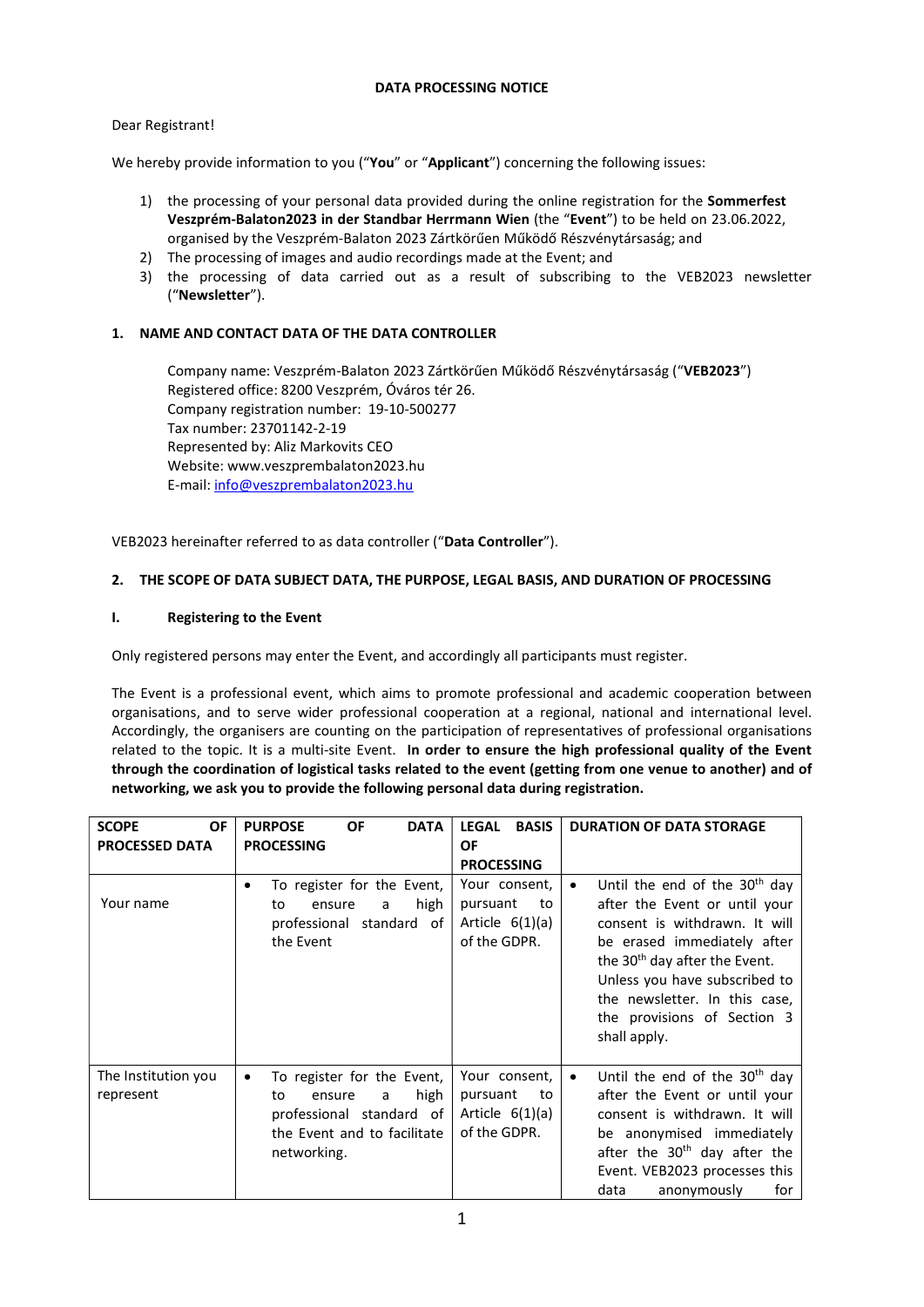|                            |                                                                                                                                                                                                                                                                      |                                                                      | statistical purposes.                                                                                                                                                                                                                                                                        |
|----------------------------|----------------------------------------------------------------------------------------------------------------------------------------------------------------------------------------------------------------------------------------------------------------------|----------------------------------------------------------------------|----------------------------------------------------------------------------------------------------------------------------------------------------------------------------------------------------------------------------------------------------------------------------------------------|
| Your place of<br>residence | To register for the Event,<br>$\bullet$<br>high<br>ensure<br>to<br>a<br>professional standard of<br>the Event, primarily<br>to<br>facilitate networking.                                                                                                             | Your consent,<br>pursuant<br>to<br>Article $6(1)(a)$<br>of the GDPR. | Until the end of the 30 <sup>th</sup> day<br>$\bullet$<br>after the Event or until your<br>consent is withdrawn. It will<br>be anonymised immediately<br>after the 30 <sup>th</sup> day after the<br>Event. VEB2023 processes this<br>data<br>anonymously<br>for<br>statistical purposes.    |
| Your e-mail address        | To register for the Event,<br>high<br>ensure<br>to<br>a<br>professional<br>standard of<br>the Event,<br>by sending<br>information<br>about<br>the<br>Event<br>to<br>the<br>e-mail<br>address.                                                                        | Your consent,<br>pursuant<br>to<br>Article $6(1)(a)$<br>of the GDPR. | Until the end of the 30 <sup>th</sup> day<br>after the Event or until your<br>consent is withdrawn. It will<br>be erased after the 30 <sup>th</sup> day<br>after the Event.<br>Unless you have subscribed to<br>the newsletter. In this case,<br>the provisions of Section 3<br>shall apply. |
| Your phone number          | high<br>To<br>ensure<br>a<br>$\bullet$<br>professional standard of<br>the Event. Provision of the<br>telephone number is only<br>for<br>required<br>those<br>registering as a Speaker, in<br>be<br>order<br>to<br>ensure<br>maintaining contact during<br>the Event. | Your consent,<br>pursuant<br>to<br>Article $6(1)(a)$<br>of the GDPR. | Until the end of the $30th$ day<br>after the Event or until your<br>consent is withdrawn. It will<br>be erased after the 30 <sup>th</sup> day<br>after the Event.                                                                                                                            |

You can unsubscribe from the Event by sending an e-mail to the following address: info@veszprembalaton2023.hu

# II. Images and audio recordings

Images and audio recordings ("Recording") will be made at the Event, and the processing of personal data generated in this way is also covered by this Notice.

|             | <b>SCOPE</b>      | OF  | <b>PURPOSE OF DATA PROCESSING</b>           | OF.<br><b>LEGAL BASIS</b> | <b>DURATION</b><br><b>OF</b> |
|-------------|-------------------|-----|---------------------------------------------|---------------------------|------------------------------|
|             | <b>PROCESSED</b>  |     |                                             | <b>PROCESSING</b>         | <b>DATA STORAGE</b>          |
|             |                   |     |                                             |                           |                              |
| <b>DATA</b> |                   |     |                                             |                           |                              |
|             |                   |     | For VEB2023 to promote the                  | Pursuant to Article       | until<br>31                  |
|             | Images and        |     | "Veszprém European Capital of               | 6(1)(f)<br>the<br>of      | December 2024                |
|             | audio             |     | Culture 2023"<br>project (the               | GDPR,<br>the<br>data      |                              |
|             | recordings        |     | " <b>Project</b> "), in particular, but not | controller's              |                              |
|             | about             | the | exclusively, through summaries              | legitimate interest       |                              |
|             | data              |     | using the Recordings, videos                | in promoting and          |                              |
|             | subjects          |     | promoting or presenting the                 | informing<br>the          |                              |
|             | ("Recording       |     | Project, and by publishing these            | public about the          |                              |
|             | $^{\prime\prime}$ |     | on VEB2023's YouTube channel,               | Project                   |                              |
|             |                   |     | Facebook page, LinkedIn page                | implemented<br>in.        |                              |
|             |                   |     | and its website for the public, as          | the public interest       |                              |
|             |                   |     | well as through competitions,               |                           |                              |
|             |                   |     | tenders and campaigns and                   |                           |                              |
|             |                   |     | other forums suitable for the               |                           |                              |
|             |                   |     | promotion of the Project                    |                           |                              |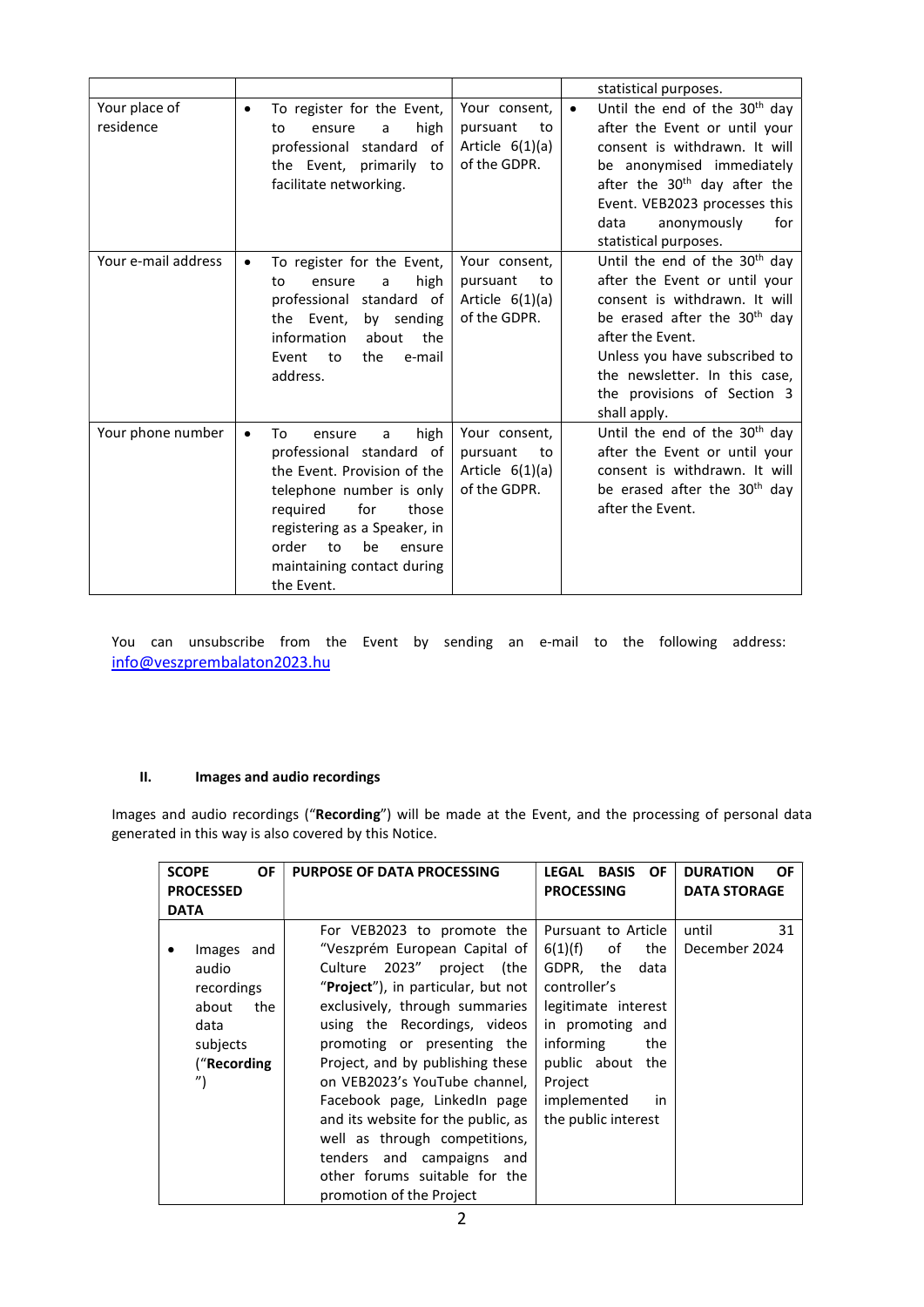#### III. Newsletter

During the registration, you can subscribe to the newsletter service by ticking the appropriate newsletter checkbox, choosing to subscribe to the VEB2023 newsletter.

| <b>SCOPE</b><br>OF.<br><b>PROCESSED</b><br><b>DATA</b> | <b>PURPOSE OF DATA PROCESSING</b> | <b>OF</b><br><b>LEGAL BASIS</b><br><b>PROCESSING</b>                                      | ΟF<br><b>DATA</b><br><b>DURATION</b><br><b>STORAGE</b>                                            |
|--------------------------------------------------------|-----------------------------------|-------------------------------------------------------------------------------------------|---------------------------------------------------------------------------------------------------|
| Your name and<br>e-mail address,                       | To send Newsletters               | οf<br>basis<br>Legal<br>6(1)(a)<br>οf<br>the<br>the<br>data<br>GDPR.<br>subject's consent | processing: Article   until 31 December 2024, or<br>until<br>is.<br>consent<br>vour<br>withdrawn. |

#### 3. DATA SECURITY

The Data Controllers shall protect the personal data provided in accordance with the provisions on the security of personal data, including by taking the appropriate measures to protect against unauthorised access, alteration, transmission, disclosure, erasure or destruction, and in this context they shall grant access to databases containing personal data only to their staff members who are involved in achieving the purpose of the processing or who need to do so for their troubleshooting duties.

#### 4. RECIPIENTS OF THE PERSONAL DATA, THE PROCESSOR

Participants' personal data may be accessed by VEB2023 Event organiser staff and volunteers and the following organizers:

Balázs Kovács EU. (Einzelunternehmer) / GD Consulting registered office: 1180 Wien, Michaelstrasse 23/16/19 tax number: ATU 71990606

Dr. Méhes Márton registered office: Bechardgasse 16/Top 7 1030 Wien tax number: ATU69657659

Registration is done using the Typeform service, for which the following processor is used by VEB2023:

## TYPEFORM SL

registered office: Carrer Bac de Roda, 163, local, 08018 - Barcelona (Spain), tax number: C.I.F. B65831836. e-mail: support@typeform.com

VEB2023 may also use a third party as a processor for achieving the usage purpose of the Recordings. The activities of these third parties are limited to works on visual materials necessary to achieve the purpose of the processing, they do not process or record the personal data themselves, but use them for operations as instructed by VEB2023 (e.g. video creation, cutting, editing). It will also publish promotional materials created from the Recordings on VEB2023's YouTube channel, Facebook page, LinkedIn page, its website and on forums used to promote the Project.

The VEB2023 newsletter is expected to be sent from the end of 2022. For the sending of newsletters, VEB2023 may use a processor, whose identity will be communicated to the data subjects in an appropriate manner after such processor has been selected and the appropriate data processing agreement has been concluded.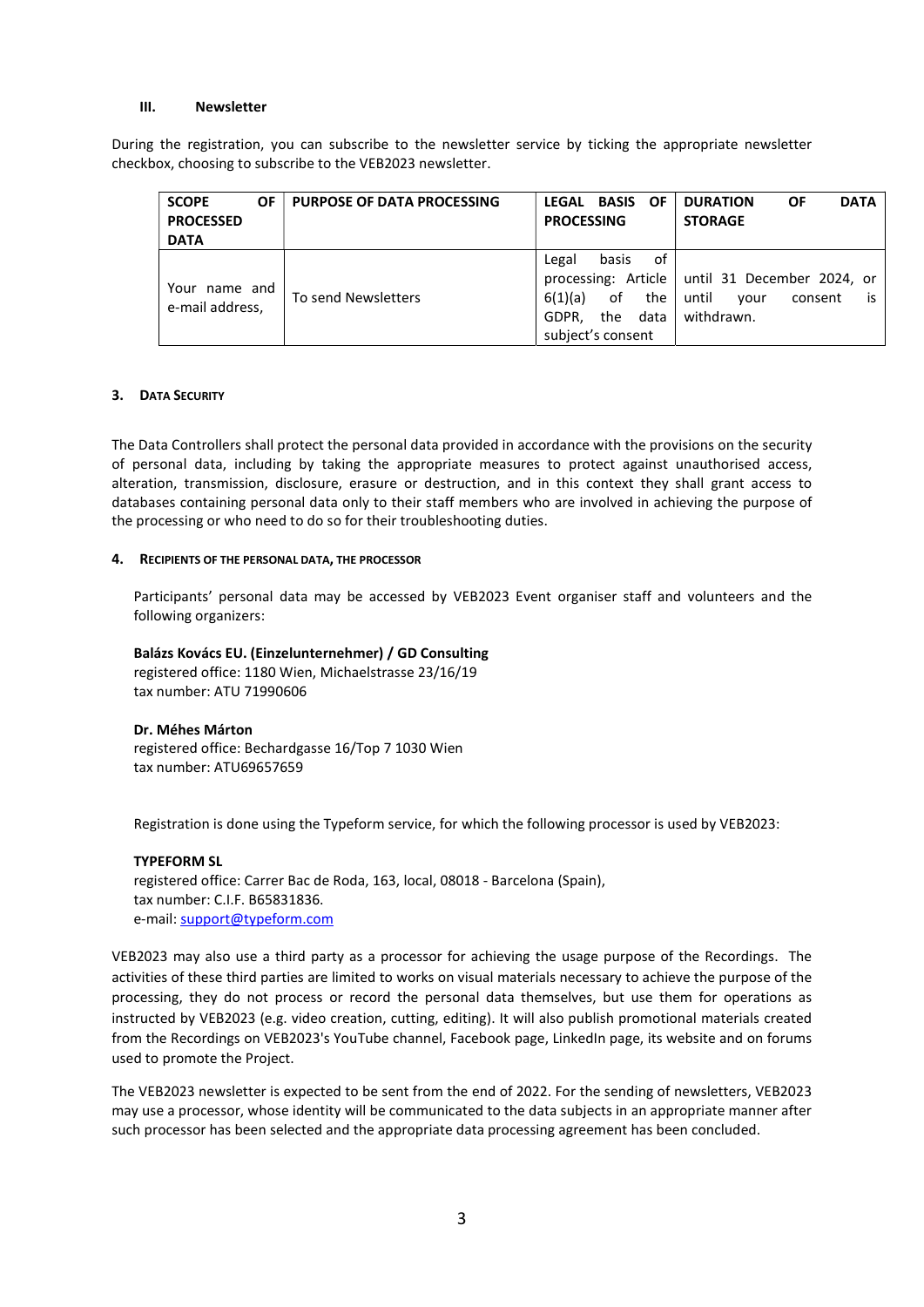### 5. DATA SUBJECTS' RIGHTS IN RELATION TO THIS PROCESSING

## 5.1. Right of access

Pursuant to Article 15 of the GDPR, you have the right to request information from the Data Controllers at any time on whether and how your personal data are processed, including the purposes of the data processing, the recipients to whom the data have been disclosed or the source from which the data were obtained by the Data Controllers, the retention period, any of your rights in relation to the processing and, in the case of transfers to third countries or international organisations, information on the safeguards relating thereto.

In exercising your right of access, you also have the right to request a copy of the data as follows:

- The right to request a copy must not adversely affect the rights and freedoms of others, i.e. if other data subjects are identifiable in the Recording, the Data Controller will take technical measures (such as image editing, including obscuring or blurring) to protect the rights of third parties.
- If your request is excessive or manifestly unfounded, the Data Controller may charge you a reasonable fee under Article 12(5)(a) of the GDPR or refuse to act on your request (Article 12(5)(b) of the GDPR).

## 5.2. Right to rectification

Pursuant to Article 16 of the GDPR, the Data Controller will rectify or complete personal data concerning you at your request.

## 5.3. Right to erasure ('right to be forgotten')

Under Article 17 of the GDPR, if you request the erasure of your personal data, the Data Controllers will erase them without undue delay:

- If they are no longer necessary for the purpose for which they were originally stored or if the processing is unlawful,
- If you withdraw your consent and there is no other legal basis for the processing.
- In terms of the Recordings, if you exercise your right to object and there are no overriding compelling legitimate grounds for the processing.

The data cannot be erased if the processing is required for any of the following:

- a) for exercising the right of freedom of expression and information;
- b) for compliance with a legal obligation which requires processing of the personal data by Union or Member State law to which the controller is subject;
- c) for the establishment, exercise or defence of legal claims.

## 5.4. Right to restriction of processing

You may request restriction of the processing of your personal data on the basis of Article 18 of the GDPR in the following cases:

- The processing is unlawful, but you oppose the erasure of the personal data and request the restriction of their use instead;
- The Data Controller no longer needs the personal data for the purposes of the processing, but they are required by you for the establishment, exercise or defence of legal claims.

## 5.5. Right to data portability

You have the right under Article 20 of the GDPR to receive the personal data concerning you that you have provided to the Data Controllers and also to have those data transmitted directly by the Data Controllers to another data controller, provided that the legal basis for the processing is your consent.